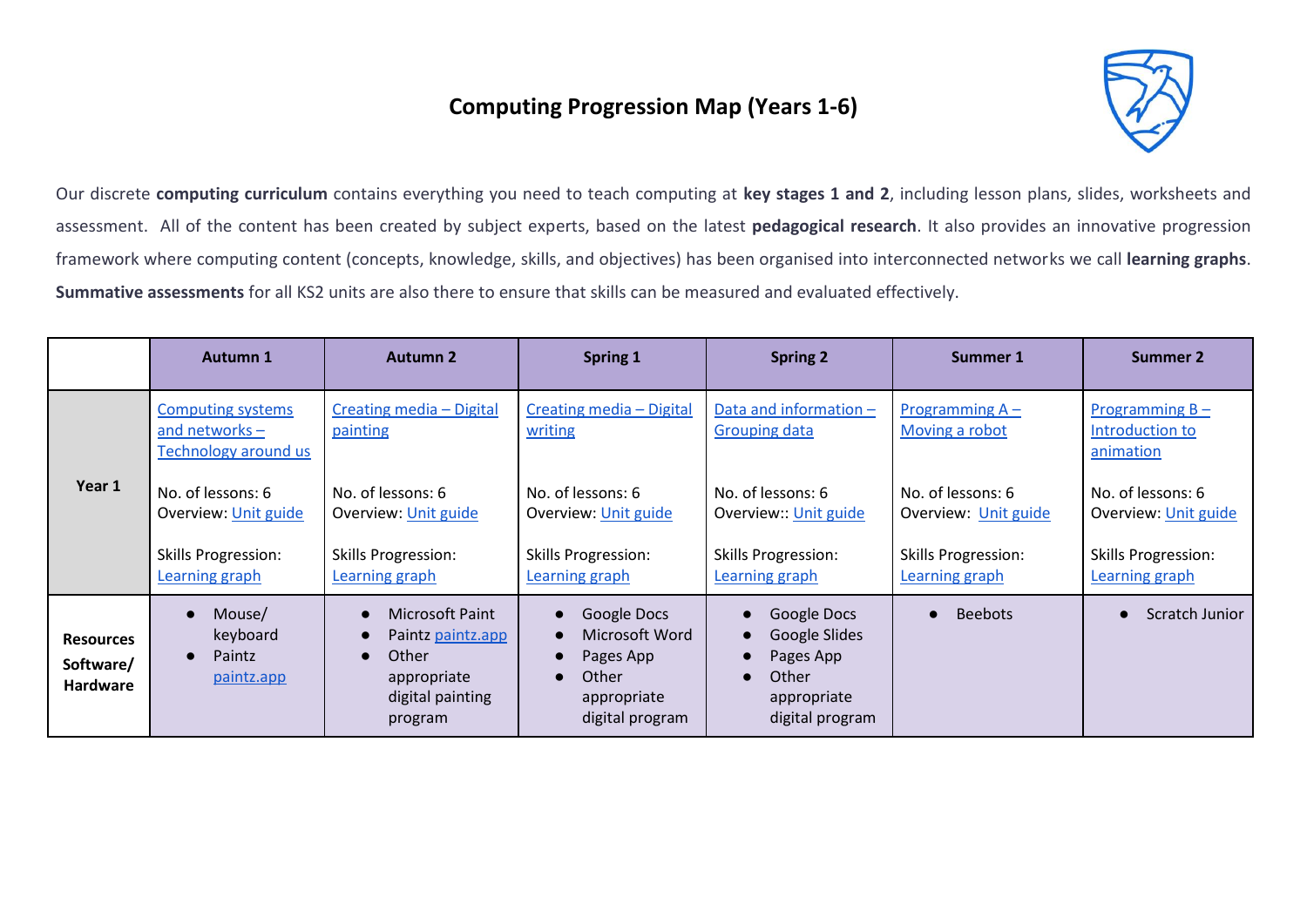| Year 2                                    | <b>Computing systems</b><br>and networks - IT<br>around us<br>No. of lessons: 6<br>Overview: Unit guide<br><b>Skills Progression:</b><br>Learning graph                                                                                            | Creating media - Digital<br>photography<br>No. of lessons: 6<br>Overview: Unit guide<br><b>Skills Progression:</b><br>Learning graph               | Creating media-<br><b>Making music</b><br>No. of lessons: 6<br>Overview: Unit guide<br><b>Skills Progression:</b><br>Learning graph                                | Data and information -<br>Pictograms<br>No. of lessons: 6<br>Overview: Unit guide<br><b>Skills Progression:</b><br>Learning graph                                                                                    | Programming A - Robot<br>algorithms<br>No. of lessons: 6<br>Overview: Unit guide<br><b>Skills Progression:</b><br>Learning graph                             | Programming $B - An$<br>introduction to<br>quizzes<br>No. of lessons: 6<br>Overview: Unit guide<br><b>Skills Progression:</b><br>Learning graph                                                                   |
|-------------------------------------------|----------------------------------------------------------------------------------------------------------------------------------------------------------------------------------------------------------------------------------------------------|----------------------------------------------------------------------------------------------------------------------------------------------------|--------------------------------------------------------------------------------------------------------------------------------------------------------------------|----------------------------------------------------------------------------------------------------------------------------------------------------------------------------------------------------------------------|--------------------------------------------------------------------------------------------------------------------------------------------------------------|-------------------------------------------------------------------------------------------------------------------------------------------------------------------------------------------------------------------|
| <b>Resources</b><br>Software/<br>Hardware | Unplugged<br>$\bullet$<br>Google Slide<br>sorting activity                                                                                                                                                                                         | Digital camera<br>device<br><b>Tablets</b><br>Pixlr                                                                                                | <b>Chrome Music</b><br>Lab                                                                                                                                         | J2E Pictogram<br>$\bullet$                                                                                                                                                                                           | <b>Beebots</b><br>$\bullet$                                                                                                                                  | Scratch Junior                                                                                                                                                                                                    |
| Year <sub>3</sub>                         | <b>Computing systems</b><br>and networks-<br><b>Connecting computers</b><br>No. of lessons: 6<br>Overview: Unit guide<br><b>Skills Progression:</b><br>Learning graph<br>Assessment:<br><b>Summative</b><br>assessment<br><b>Summative answers</b> | Creating media-<br>Animation<br>No. of lessons: 6<br>Overview: Unit guide<br><b>Skills Progression:</b><br>Learning graph<br>Assessment:<br>Rubric | Creating media-<br>Desktop publishing<br>No. of lessons: 6<br>Overview: Unit guide<br><b>Skills Progression:</b><br>Learning graph<br>Assessment:<br><b>Rubric</b> | Data and information -<br><b>Branching databases</b><br>No. of lessons: 6<br>Overview: Unit guide<br><b>Skills Progression:</b><br>Learning graph<br>Assessment:<br>Summative assessment<br><b>Summative answers</b> | Programming $A -$<br>Sequence in music<br>No. of lessons: 6<br>Overview: Unit guide<br><b>Skills Progression:</b><br>Learning graph<br>Assessment:<br>Rubric | Programming $B -$<br><b>Events and actions</b><br>No. of lessons: 6<br>Overview: Unit guide<br><b>Skills Progression:</b><br>Learning graph<br>Assessment:<br>Summative<br>assessment<br><b>Summative answers</b> |
| Resources/<br><b>Apps</b>                 | Unplugged<br>$\bullet$<br>activity<br>Online paint<br>$\bullet$<br>app e.g.<br>paintz.app (L3)                                                                                                                                                     | <b>Tablets</b><br>iMotion App                                                                                                                      | Adobe Spark<br>(free, requires<br>educator sign<br>up)<br>Google Slides/<br>Docs (adapt<br>lessons)                                                                | J2E Branching<br>$\bullet$                                                                                                                                                                                           | Scratch<br>$\bullet$                                                                                                                                         | • Scratch                                                                                                                                                                                                         |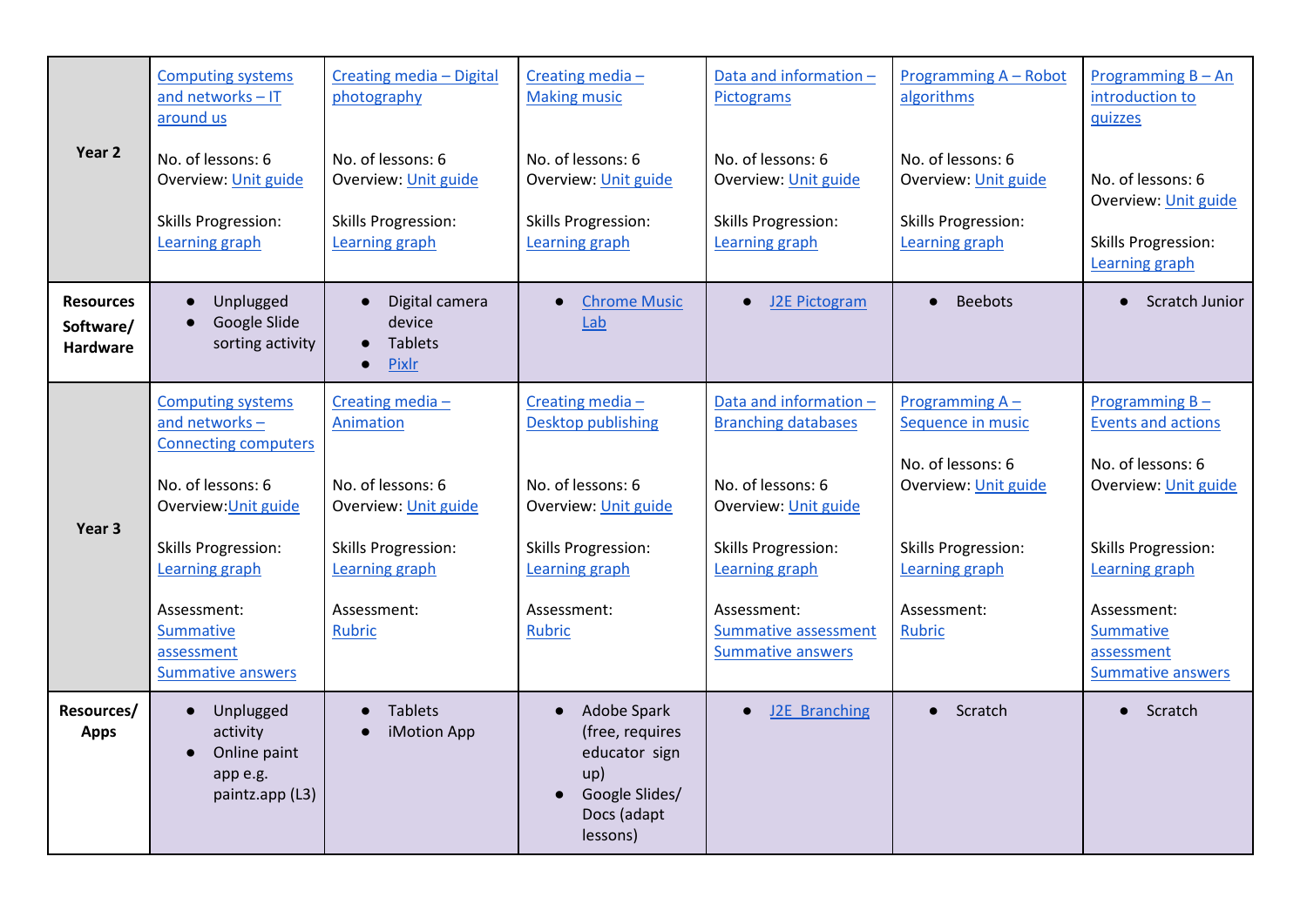|                                                  | <b>Computing systems</b><br>and networks - The<br>Internet              | Creating media - Audio<br>editing                                | Creating media - Photo<br>editing            | Data and information -<br>Data logging                                                    | Programming A -<br><b>Repetition in shapes</b>                  | Programming B-<br><b>Repetition in games</b>                |
|--------------------------------------------------|-------------------------------------------------------------------------|------------------------------------------------------------------|----------------------------------------------|-------------------------------------------------------------------------------------------|-----------------------------------------------------------------|-------------------------------------------------------------|
| Year 4                                           | No. of lessons: 6<br>Overview: Unit guide                               | No. of lessons: 6<br>Overview: Unit guide                        | No. of lessons: 6<br>Overview: Unit guide    | No. of lessons: 6<br>Overview: Unit guide                                                 | No. of lessons: 6<br>Overview: Unit guide                       | No. of lessons: 6<br>Overview: Unit guide                   |
|                                                  | <b>Skills Progression:</b><br>Learning graph                            | <b>Skills Progression:</b><br>Learning graph                     | <b>Skills Progression:</b><br>Learning graph | <b>Skills Progression:</b><br>Learning graph                                              | <b>Skills Progression:</b><br>Learning graph                    | <b>Skills Progression:</b><br>Learning graph                |
|                                                  | Assessment:<br>Summative<br>assessment<br>Summative answers             | Assessment:<br><b>Rubric</b>                                     | Assessment:<br><b>Rubric</b>                 | Assessment:<br><b>Rubric</b>                                                              | Assessment:<br>Summative assessment<br><b>Summative answers</b> | Assessment:<br><b>Rubric</b>                                |
| <b>Resources</b><br>Software/<br><b>Hardware</b> | Online<br>$\bullet$<br>services                                         | Audacity<br><b>Adapt lessons</b><br>with Apple<br>Garageband App | Paint.net                                    | Data loggers<br>Apps on tablets<br>Download<br>$\bullet$<br>Google Science<br>Journal App | <b>Turtle Academy</b>                                           | Scratch<br>$\bullet$                                        |
|                                                  | <b>Computing systems</b><br>and networks-<br><b>Sharing information</b> | Creating media - Vector<br>drawing                               | Creating media - Video<br>editing            | Data and information -<br><b>Flat-file databases</b>                                      | Programming A-<br>Selection in physical<br>computing            | Programming $B -$<br>Selection in quizzes                   |
| Year 5                                           | No. of lessons: 6<br>Overview: Unit guide                               | No. of lessons: 6<br>Overview: Unit guide                        | No. of lessons: 6<br>Overview: Unit guide    | No. of lessons: 6<br>Overview: Unit guide                                                 | No. of lessons: 6<br>Overview: Unit guide                       | No. of lessons: 6<br>Overview: Unit guide                   |
|                                                  | <b>Skills Progression:</b><br>Learning graph                            | <b>Skills Progression:</b><br>Learning graph                     | <b>Skills Progression:</b><br>Learning graph | <b>Skills Progression:</b><br>Learning graph                                              | <b>Skills Progression:</b><br>Learning graph                    | <b>Skills Progression:</b><br>Learning graph                |
|                                                  | Assessment:<br>Summative<br>assessment<br>Summative answers             | Assessment:<br>Rubric                                            | Assessment:<br><b>Rubric</b>                 | Assessment:<br>Summative assessment<br><b>Summative answers</b>                           | Assessment:<br><b>Rubric</b>                                    | Assessment:<br>Summative<br>assessment<br>Summative answers |